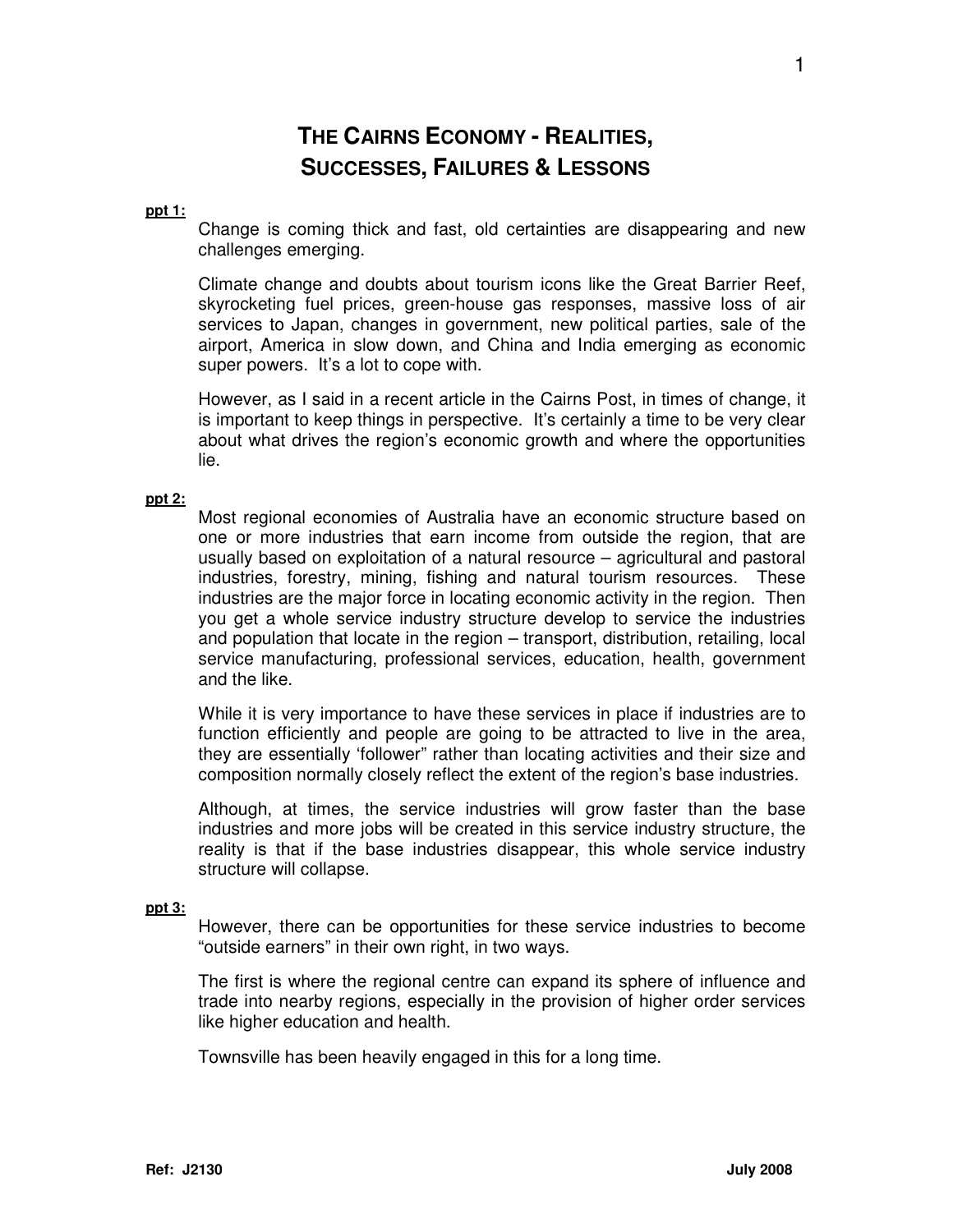The other way is that a region becomes so strong in some of these service industries, develops such specialist skills and facilities, that those industries can go out and compete in wider national and international markets. This is the classic "cluster" situation that economist Michael Porter has developed such a strong following behind. Cairns traditional classic cluster of this nature has been its "Marine Services & Shipbuilding" sector.

#### **ppt 4:**

When I first came into the business of promoting regional development in the late 1960's, Cairns was little more than half the size of Townsville. The door was firmly shut on it being able to expand its trade area. It simply couldn't compete with Townsville in the attraction of higher order services. It lost out in the battle to have the army base located in the region. Townsville's economy had been powered ahead by the growth of mining and Mt Isa and university development was underway.

Although the start of the marine industry cluster was there, ti was clear that ti would not provide sufficient employment to make a major difference.

The Cairns region decided to pursue a policy of expanding its base industry outside earnings. Townsville decided to pursue expansion of its trade area, its "capital of the north" role,

Cairns' strategy was successful with tourism being the star but not the only performer.

This success has opened new doors in being able to pursue the two other major avenues of:

- $\Box$  Trade area expansion.
- □ Cluster development.

Let's look at why the policy of building up the base industries was successful and why I believe we need to continue in that direction, but recognise opportunities other than tourism and how success in these fields is shaping opportunities for trade area expansion and cluster development.

## **ppt 5:**

The first thing to realise about Cairns is that its primary economic function is that of being a regional servicing city. One of its greatest assets is that it services a region 1½ times the size of Victoria, with 4 times that State's water run off. Unlike many regional areas of Australia, this region's population outside of Cairns is growing, now making it along with the growth of Cairns, the largest regional population in northern Australia.

Lesson: What is happening outside of Cairns is very important to Cairns' development as a regional city. In this region, the 'bush' is not stagnating and dying.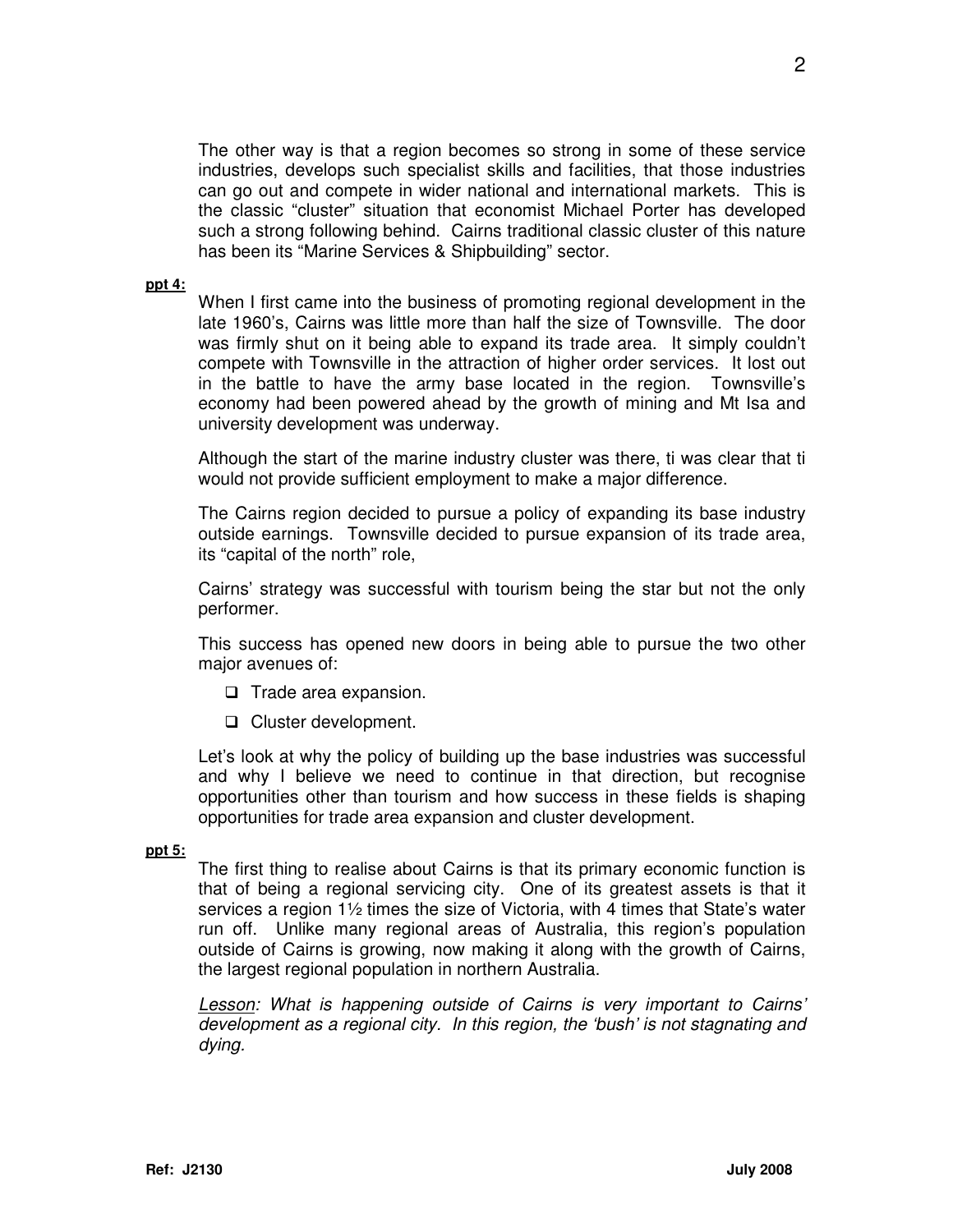## **ppt 6:**

The second major reality to face, and that goes to the heart of why the region's hinterland is growing, is that the area is tropical. Historically, it was a massive problem for settlers who came equipped with superior technology, but much of it suited only to the climate of north western Europe. The whole of the far north of Australia was late being settled and initially slow to develop. But, that is now a positive, as the region plays catch up with southern Australia.

**Lesson:** History is currently on our side and we can be confident about the region's future.

## **ppt 7:**

The underlying reality is that the region is not poor in underlying resources.

## **ppt 8:**

The region accounts for 26% of Australia's water runoff.

## **ppt 9:**

Even if higher temperatures and evaporation rates are taken into account, new satellite data is indicating that plant growth potential is equivalent to that of Victoria.

Lesson: In this region, agriculture has been a growth sector and with climate change trends, is likely to continue being a growth sector. But we have to change attitudes about water storages, bringing new agricultural areas into production, and investment in agricultural technology and regional infrastructure.

New opportunities are also opening up in forestry.

#### **ppt 10:**

While not as well endowed with minerals as some other northern regions, it is not poorly endowed. China and India, like Japan in the 1950's and 60's, are at a stage of development when they are hungry for mineral resources. There is a new era of mining development with employment within the region rising strongly and likely to continue into the future.

#### **ppt 11 & 12:**

Cairns' location, lifestyle, and airport hub advantages, mean that it is in the 'box seat' in northern Australia and adjacent Papua New Guinea and Papua Indonesia, to be a major workforce 'fly-in' source for rapidly expanding mining activity in this wider area.

Lesson: Cairns has lagged in realising there is a new opportunity in this field. Over the last year or so, the Chamber has commenced an initiative that needs support. But there are implications that need to be addressed in training, but also in regional infrastructure, including roads and seaports, and relationships with surrounding regions. The Peninsula Road has to be built to provide access to the mining/industrial complex developing in the Weipa/Aurukun area.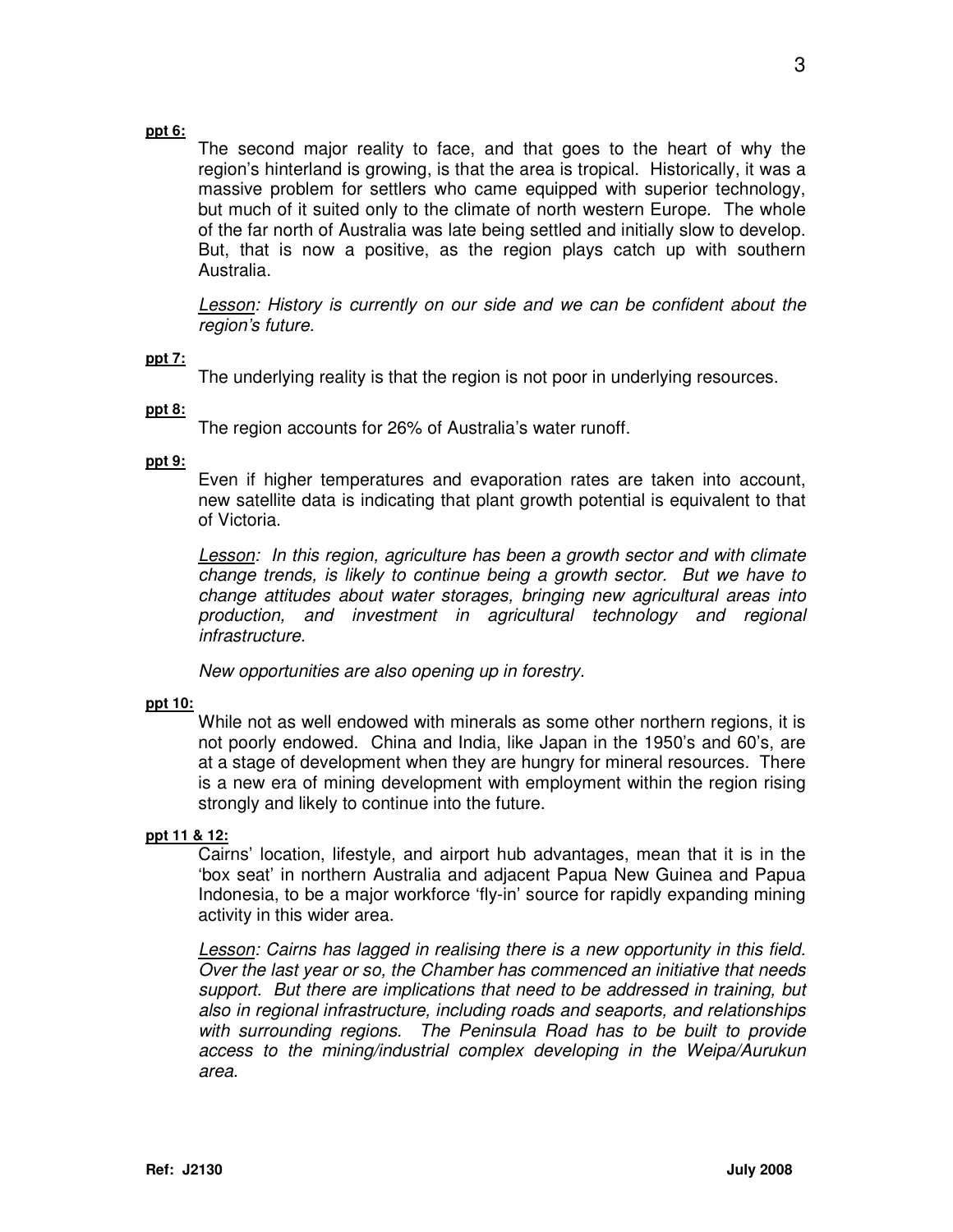#### **ppt 13:**

The region is not poor in marine resources and activity. In fact, it leads the north in marine industries employment by a long way. However, the marine services sector has taken a battering by reductions in fisheries and loss of defence shipbuilding.

Lesson: The region needs new initiatives to market and encourage investment in its maritime sector and its seaports in fields like super yacht and cruising yacht services, shipping trade, cargo handling and shipbuilding.

#### **ppt 14:**

The region is certainly not poor in natural tourism resources. But the Asian crisis, 9/11, Sars, recently vulnerability to fuel price rises and a high dollar, and doubts about effects of climate change, all illustrate that the region cannot rely on tourism as the mainspring of growth of outside earnings indefinitely into the future.

Lesson: Tourism success has given us the largest non-metropolitan airport in Australia. A new aviation services cluster is developing and the airport is now a powerful locational factor in the development of other activities.

#### **ppt 15:**

I have often spoken of the four major underlying factors that have been behind the increasing realisation of the region's resource potential.

## **ppt 16:**

The first of these is growing global markets reaching out for previously marginal resources with the region being advantaged by major growth taking place in eastern Asia.

Despite the US slow down and credit squeeze taking place, prospects for continuing growth of the world economy seem excellent. However, the emphasis is continuing to shift.

**Lesson:** While the Advance Cairns promotions into China have been appropriate, I suspect that we may have been better at this point in time including in the region's product range more of its minerals and ability to expand primary production.

We need to continue expanding our horizons however, and I believe the return of stability and progress to the previous 'arc of instability' to our immediate north provides a major renewed opportunity for Cairns and the region - especially to participate in the two giant LNG projects near Port Moresby.

# **ppt 17:**

Transport developments have been of great importance in breaking down previous barriers of remoteness from major markets – the advent of bulk carriers for export of mineral ores, better roads and freight efficient vehicles to carry our horticultural produce to southern markets. The whole history of tourism development in the region can be written in terms of progress from coastal cruise ships, to railway links, to the family car, to wide bodied jets.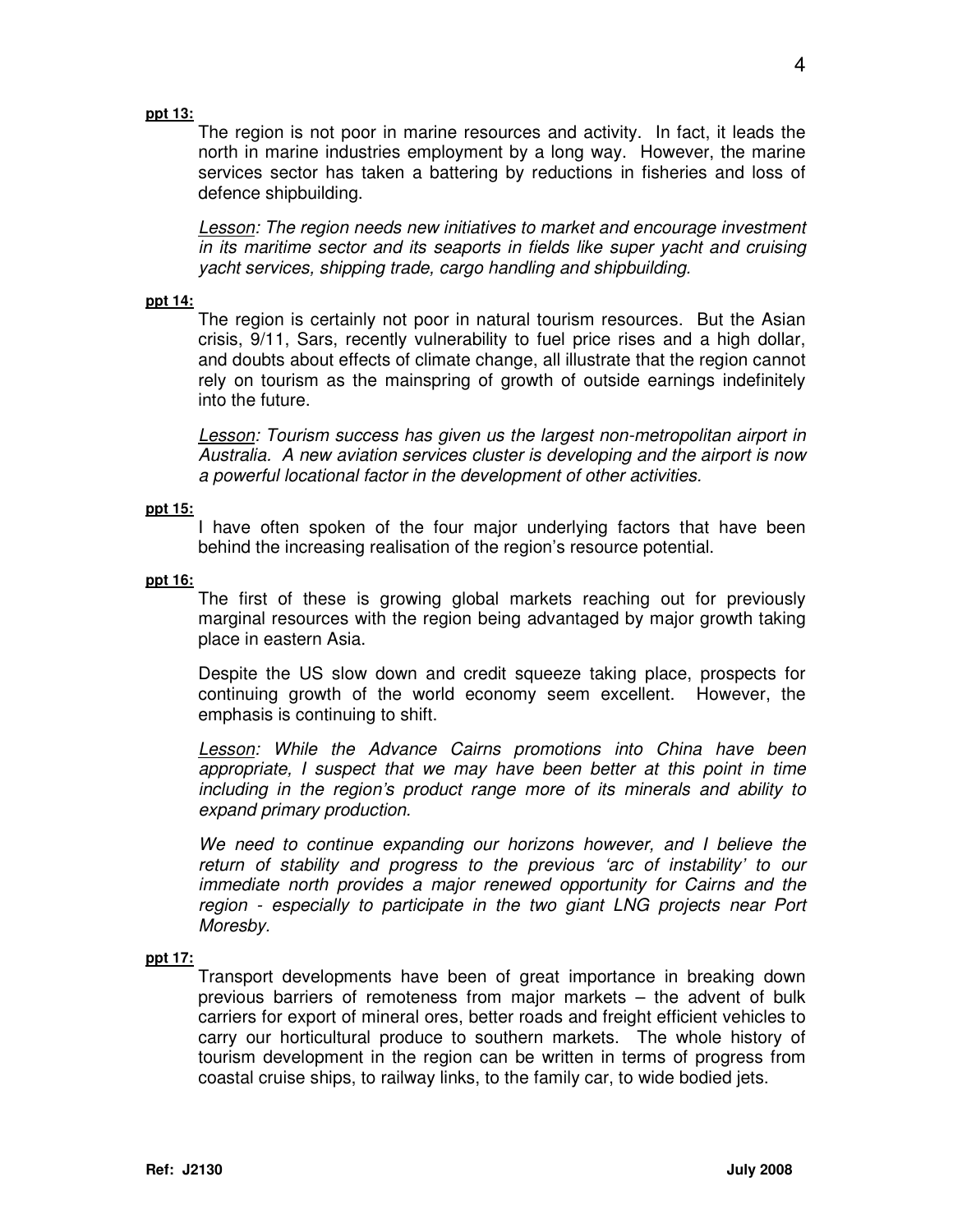On the other hand, the same factors have seen us lose the brewery and brick works to competition from the south.

#### **ppt 18:**

Clearly, sky rocketing fuel costs are having a significant impact at present.

Down the road however, is the impacts of Greenhouse gas measures.

#### **ppt 19:**

Fortunately, new technology in the form of fuel efficient vehicles and aircraft is coming in that will slow the impacts.

Lesson: This is a new dynamic that the region needs to come to grips with.

## **ppt 20:**

Over the years, the region has come a long way in developing technology suited to the area in conquest of tropical diseases, in plant and animal breeding, in adaptation of technology to getting visitors comfortably onto the reef and under-water, in weather forecasting, and not least of all, in the impacts on every day living of air-conditioning and simple things like superior insecticides, detergents and jet sprays.

However, there are new challenges and opportunities coming to the fore and we still have a long way to go in some fields, especially agriculture and biotechnology and in meeting climate change responses.

The region is even getting confident and cheeky enough to talk of selling its tropical expertise. However, the reality is that Cairns still plays second fiddle to Darwin, Townsville and Rockhampton in research funding and links with other tropical countries around the globe are poorly developed.

Lesson: I believe the best approach for Cairns is not just to seek to sell its own limited 'tropical expertise', but to become a major 'clearing house' for information on 'tropical technology' from around the globe.

#### **ppt 21:**

The fourth major factor has been 'success breeds success' as industry, population and infrastructure build up, the region has been able to support more sophisticated business services, education, health, sporting and cultural facilities, making it a more civilised and attractive place in which to live and in the process, lowering the 'real' costs of living and doing business in the area.

# **ppt 22:**

Combined with the region's natural environment and ambience, tourism created services, the scale of population living in the area and air transport access to the rest of Australia and overseas, this has given Cairns some very powerful advantages as a service centre in the wider tropical Australia, Asia, Pacific area.